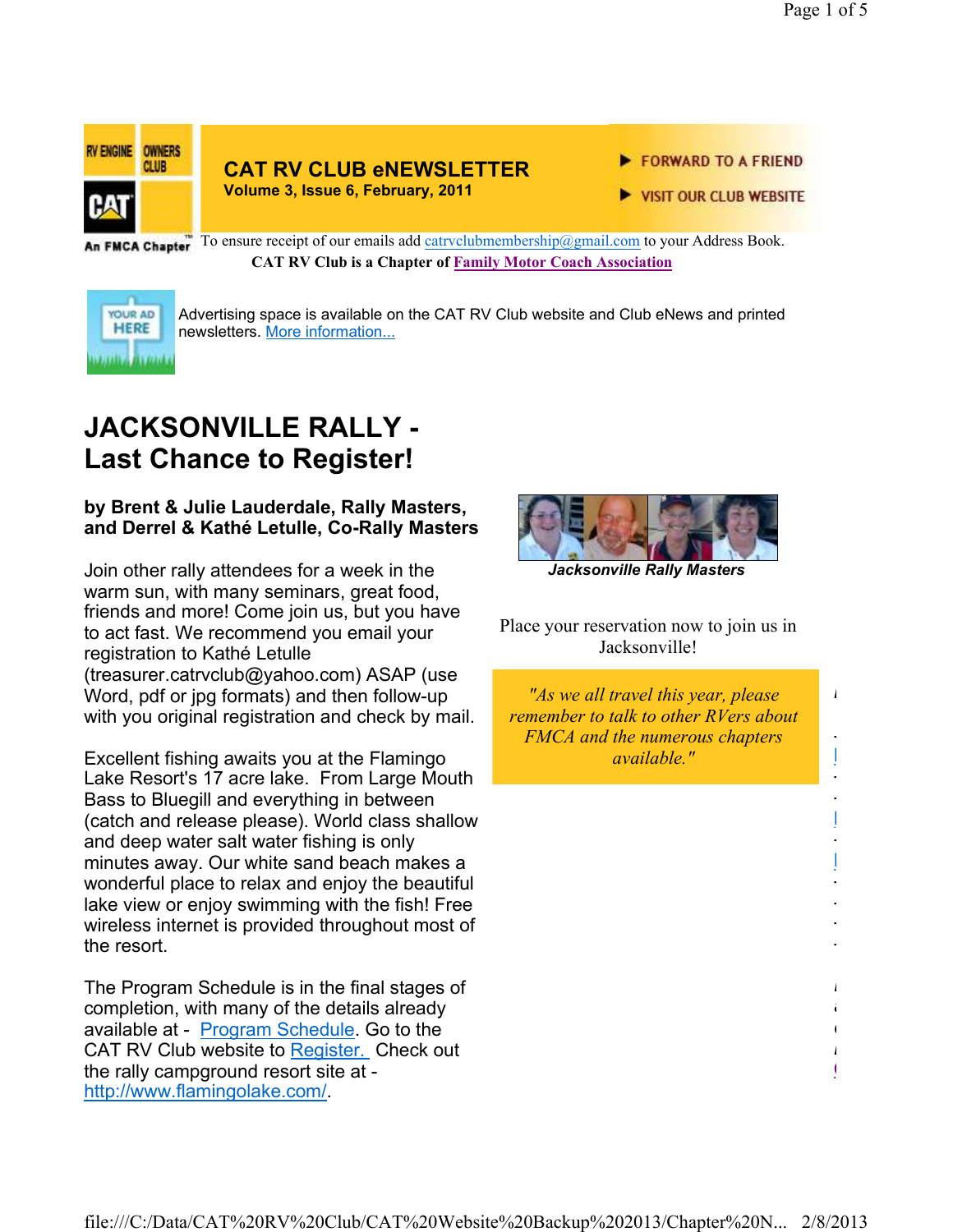Go to index

# **CLUB MEMBER KUDOS TO HOLT CAT**

**By CAT Club Member Fred Sowerby**

I've been treated exceptionally well by Holt Cat (http://www.holtcat.com/), on W W White Rd., in San Antonio, TX. Holt CAT also has 17 other



locations throughout Texas. They have experience with motorhomes, and although they bill at a higher rate for motorhomes, I believe they are fair and do excellent work. You'll definitely need an appointment in advance, but if the work is not extensive, they'll do it while you wait.

Go to Index

# **TECH TIDBITS – PRAISE FOR THE CAT YAHOO GROUP DISCUSSION OF MP-8**

#### **By Brett Wolfe, VP Technical and Yahoo Discussion Group Moderator**

Carl Elliott reported to us that he had a mild interest in getting more power for his 1997 CAT 3126, 300HP. So, he followed the MP-8 thread on the CAT Yahoo Group since its inception. Carl says he really enjoy all the dialog from various viewpoints. "What has and continues to impress me is the amount of expertise from the ones posting. Have you ever seen such an impressive list of expert posts? Whether you agree or not, this is what I like about this site. If we had to pay for this type of information and research - well we could not afford it!"

"Thanks to all for the information!"

Carl Elliott

Go to Index

# **THE NATIONAL SCENIC BYWAYS PROGRAM . . . A GREAT WAY TO RV AMERICA**

#### **By Ken Carpenter, Vice President, Membership and Webmaster**



"The National Scenic Byways Program (http://www.byways.org/) is part of the U.S. Department of Transportation, Federal Highway Administration. The program is a grass-roots collaborative effort established to help recognize, preserve and enhance selected roads throughout the United States. Since 1992, the National Scenic Byways Program has funded 2,832 projects for state and nationally designated byway routes in 50 states,

Puerto Rico and the District of Columbia. The U.S. Secretary of Transportation recognizes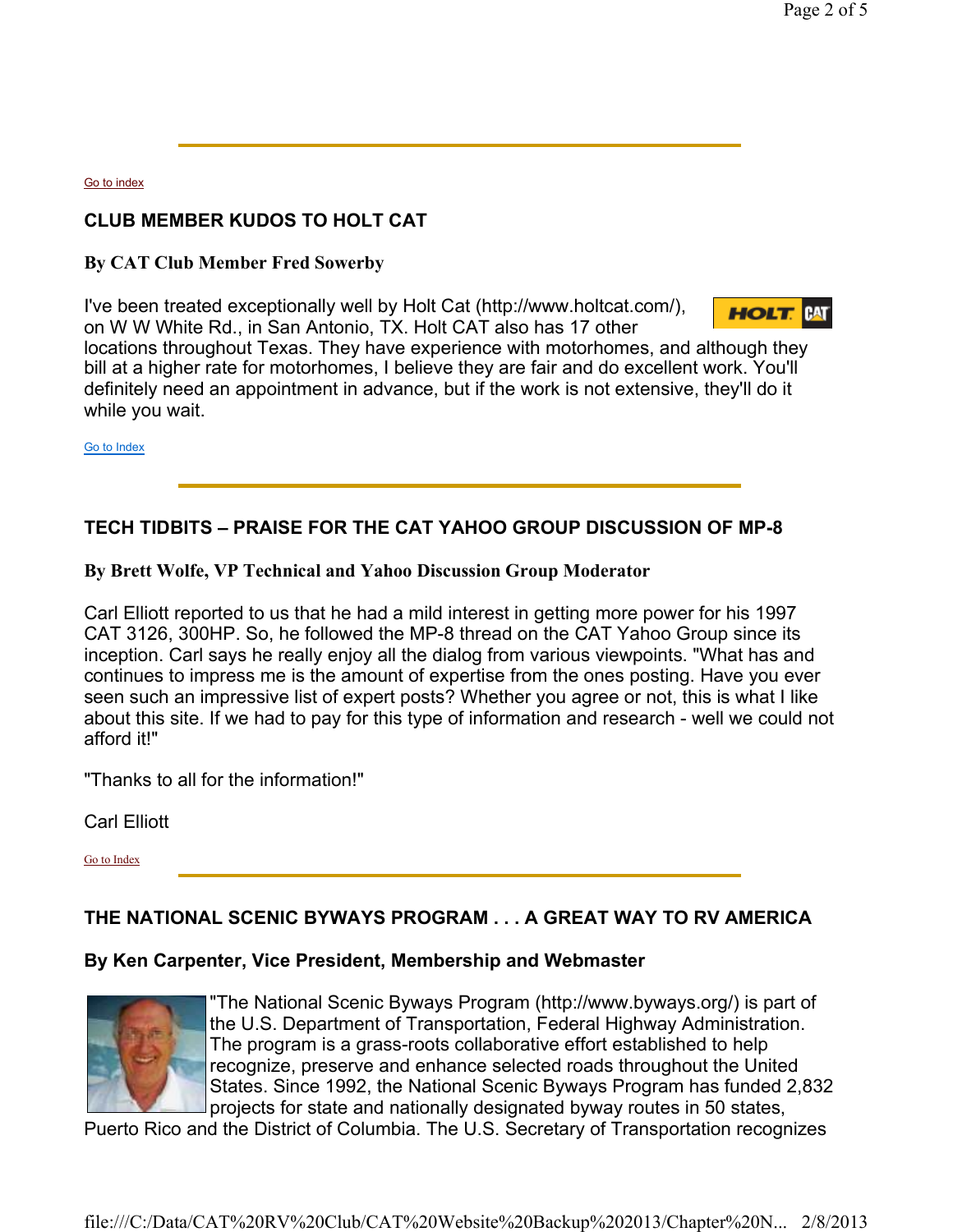certain roads as All-American Roads or National Scenic Byways based on one or more archeological, cultural, historic, natural, recreational and scenic qualities."

Check it out, there is so much to discover. The map on the Byways website shows a number of areas of interest for folks headed to Jacksonville and Perry.

**READ MORE** 

Go to Index

## **CAT RV CLUB AMANA COLONIES RALLY AMANA, IA, JULY 25-29**

#### **By Brent Lauderdale, VP Rally Coordinator**

Make plans to join us this summer in Amana, Iowa for our summer rally. Then motor north to Madison, WI for the FMCA International Rally. Details will be made available soon.

When you arrive in the Amana Colonies, you will notice things are a bit different than other towns. Even the farmland and timber surrounding the Colonies looks different. Even if you've been visiting for years, you might not be able to put your finger on it - what makes the Colonies different?



Take a tour - you'll start to understand the differences. Want to explore on your own? Bring your Visitors Guide to the Amana Heritage Museum and receive a free Historical Walking Tour guide map - it'll get you started in understanding how the Colonies are different from other towns, and it's a great, fun way to learn about the history!

- Drive the Amana Colonies Trail, which links the seven Amana villages.
- The rustic Amana Colonies Nature Trail allows you to experience Amana on the wild side as it winds through the Amana forest and continues to the steep bluffs overlooking the Iowa River.
- The Amana Colonies Golf Club is recognized as one of the top, 18-hole championship courses in the Midwest.
- The Amana Colonies Barn Tour is unlike anything else you've ever done on vacation.
- Enjoy Art Night in the Amana Colonies on various Friday evenings in the summer.

See you there!

Go to Issue Index

## **MEMBERSHIP REPORT By Ken Carpenter, VP Membership & Webmaster**

Historically, we have a number of members who pay on the anniversary of their last dues payment rather than on or before November 1. While their membership is "delinquent" per FMCA rules, we continue to count them in our overall totals. Counting those whose dues are past due, our total membership is 1,195 this year versus 1,086 this time last year. The troubling issue is that the number of delinquents has increased from 282 to 360.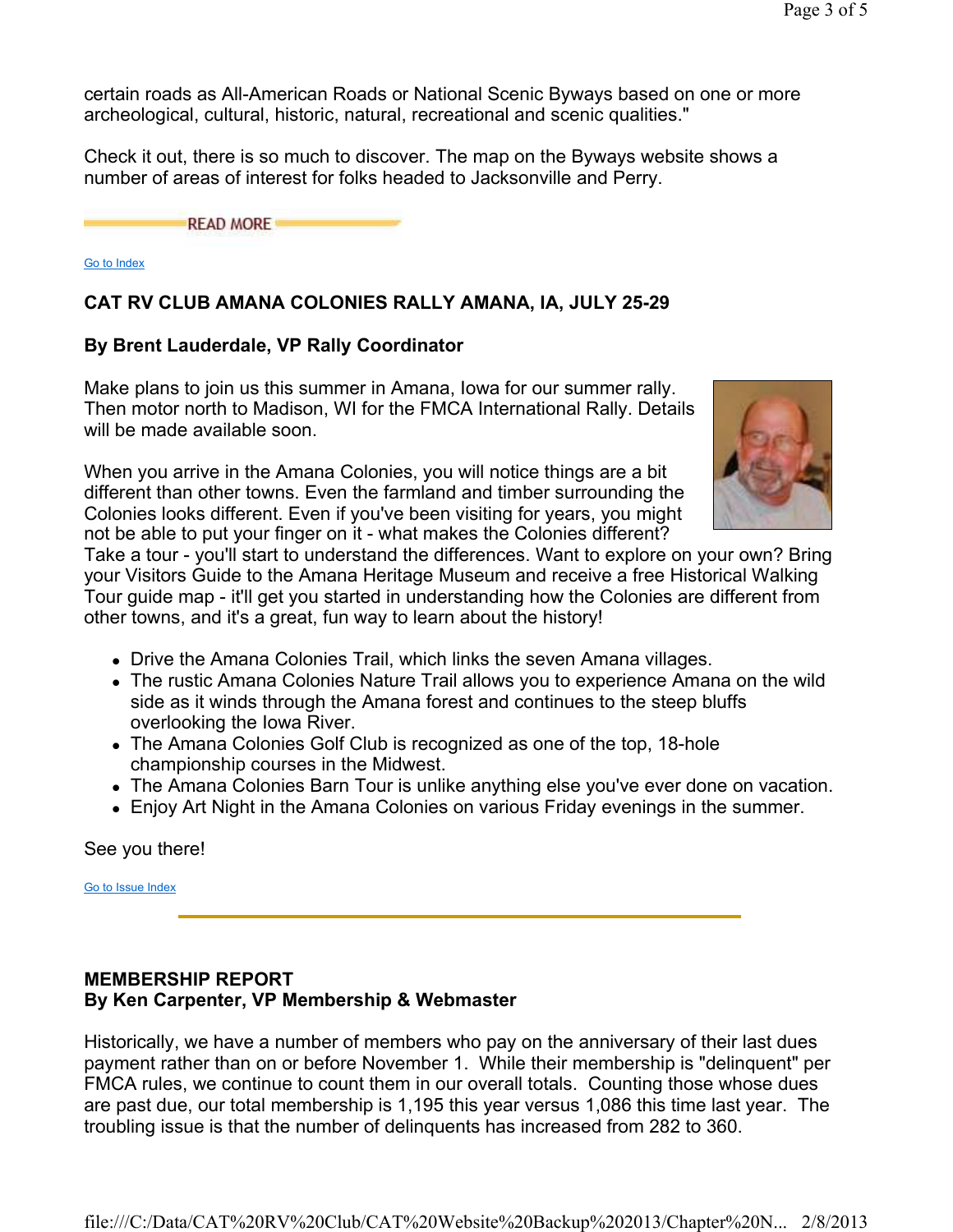Renewal can be made by taking advantage of one of the PayPal options or by mailing in your check. The printed form is not required if you have not

changed your contact information but please do remember to put your FMCA number on the check. To renew now, click one of the following options:

- To pay by credit card using PayPal, click here PAYPAL.

- To download a form and complete and mail with your check, click here DOWNLOAD FORM.

If you have questions, please contact me (catryclubmembership@gmail.com).

# **2011 Membership Cards**

We changed the Membership and 10% Caterpillar Discount Card process this year in order to reduce production and mailing expenses. 2011 Membership cards were placed in the mail or sent electronically starting on December 7 and continuing weekly thereafter. If you received your Membership Card electronically and can not print it satisfactorily, please let me know (membership@catrvclub.org). You will need the 2011 Membership card in order to receive the 10% discount on genuine Caterpillar parts purchased for your RV. Membership and Caterpillar 10% discount cards are sent by email shortly after your renewal is processed.

Go to Issue Index

# **NEW CAT RV CLUB MEMBERS By Ken Carpenter**

Please join us in extending a warm Welcome to the following new Club members! There were 9 new member families joining the Club during this past month.

| Name, City, State/Province                           | Name, City,<br><b>State/Province</b>    | Name, City, State /<br><b>Province</b>   |
|------------------------------------------------------|-----------------------------------------|------------------------------------------|
| Kenneth & Johann<br>Christmas<br>El Dorado Hills, CA | Huston Crutchfield, III<br>Auburn, WA   | Marvin & Dee Curb<br>Midlothian, TX      |
| John & Peg Harter<br>O'Fallon, IL                    | Thomas, Jr. & Kathy Jones<br>Clovis, CA | John & Suzanne O'Rourke<br>Las Vegas, NV |
| Rodger & Elaine Mills                                | Allan & Carol Scott                     | Lewis & Deb Widrig                       |